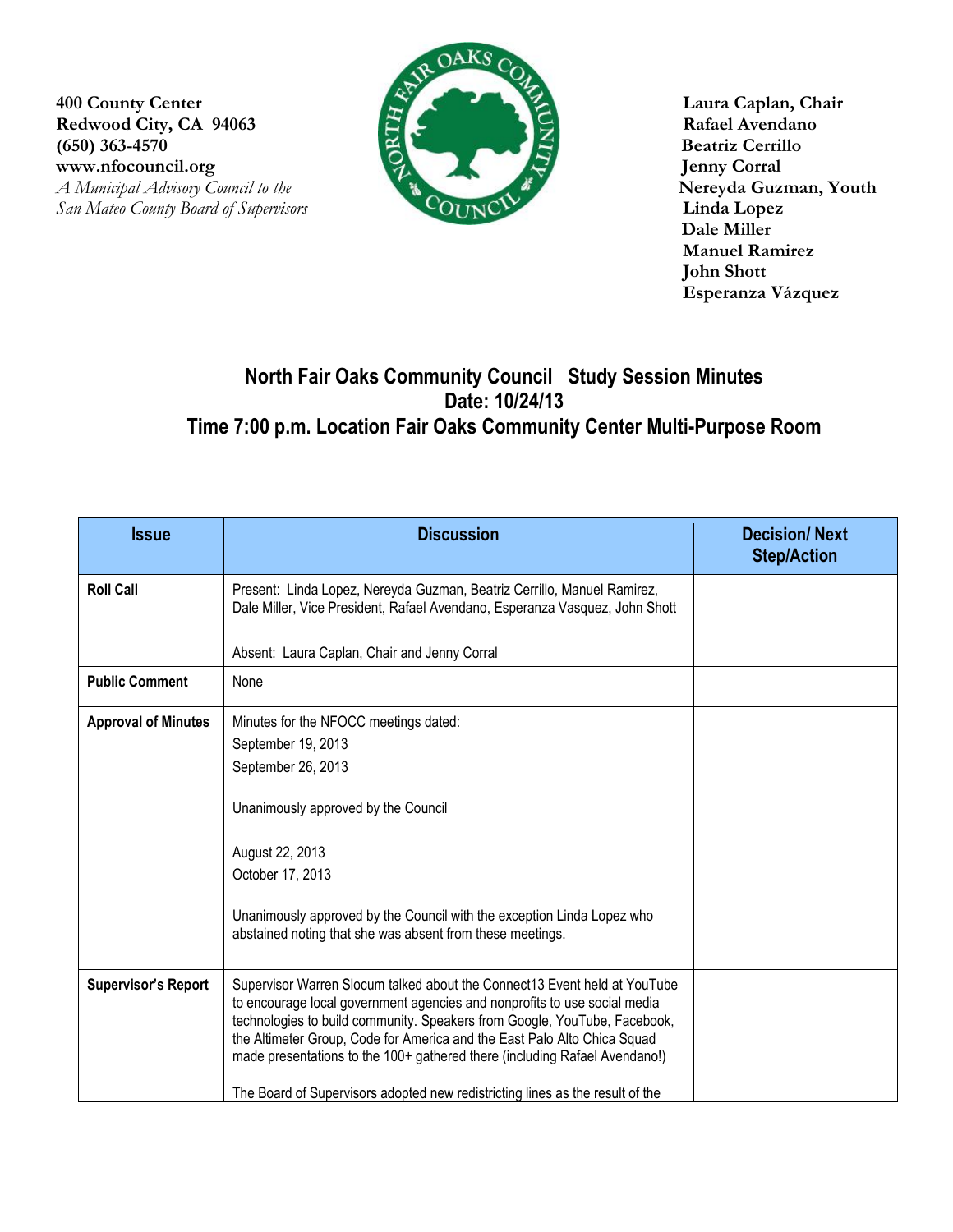| <b>Issue</b>                      | <b>Discussion</b>                                                                                                                                                                                                                                                                                                                                                                                                                                                                                                                                                                                              | <b>Decision/Next</b><br><b>Step/Action</b> |
|-----------------------------------|----------------------------------------------------------------------------------------------------------------------------------------------------------------------------------------------------------------------------------------------------------------------------------------------------------------------------------------------------------------------------------------------------------------------------------------------------------------------------------------------------------------------------------------------------------------------------------------------------------------|--------------------------------------------|
|                                   | passage of Measure B in November of 2012. The plan adopted is called<br>"Community Unity B." District 4 will now include all of Redwood City, North Fair<br>Oaks, East Palo Alto and the eastern sections of the City of Menlo Park.                                                                                                                                                                                                                                                                                                                                                                           |                                            |
|                                   | The Supervisor's Office Hours were held at Garfield School where 30-40<br>parents attended with Redwood City School District Trustee Maria Diaz-<br>Slocum, Jenny Corral, NFOCC member & Redwood City Police Department,<br>and Beatriz Cerrillo (librarian and NFOCC member). The discussion was<br>thoughtful and pedestrian safety measures are being pursued as a result of the<br>conversation. Office Hours were also held at Hoover School with a similar<br>turnout. Safety concerns for children, kids with pistols, and illegal drugs were<br>raised have been shared with the City of Redwood City. |                                            |
| <b>Council Member's</b><br>Report | Council member Linda Lopez asked if there were more specific safety issues.<br>None noted.                                                                                                                                                                                                                                                                                                                                                                                                                                                                                                                     |                                            |
|                                   | Council member Beatriz Cerrillo noted that the issues raised at the Garfield<br>meeting were profound and deep; everyone was connected and one parent<br>came to an NFOCC study session.                                                                                                                                                                                                                                                                                                                                                                                                                       |                                            |
|                                   | Council member Rafael Avendano commented on Connect13 noting that there<br>were tons of educators, elected officials and people in leadership positions<br>there to learn about how to engage communities with technology.                                                                                                                                                                                                                                                                                                                                                                                     |                                            |
|                                   | Council member Avendano talked about the Friday Neighborhood Clean-Up<br>initiative that the Sienna Youth Center started three weeks ago. They clean<br>Marlborough to Mountain Avenue. Getting a lot of buzz in the neighborhood;<br>everyone is invited to join in this effort.                                                                                                                                                                                                                                                                                                                              |                                            |
|                                   | Manuel Ramirez gave an update to the funds raised by the Latino Community<br>Council for the Fair Oaks Library; the funds bought 16 laptops for kids to use!                                                                                                                                                                                                                                                                                                                                                                                                                                                   |                                            |
|                                   | Ramirez also gave an update on the Sequoia Union High School District lines;<br>noted that the children from Fair Oaks will probably be moved from Menlo-<br>Atherton to Sequoia or Woodside High Schools.                                                                                                                                                                                                                                                                                                                                                                                                     |                                            |
|                                   | Linda Lopez noted that the North Fair Oaks Community Plan held a Report<br>Back on October 15 that was attended by a combination of community, county<br>and different workgroup members from parking, parks, zoning and<br>communication. About 50 attended. Not many Latino families were in<br>attendance; it was a good start but would like to see a stronger outreach in the<br>Latino community that comprises over 70% of the North Fair Oaks population.                                                                                                                                              |                                            |
|                                   | Nereyda Guzman announced that the North Fair Oaks Youth Ambassadors<br>would be holding an event on Saturday from $9:30$ am $-1:00$ pm to educate the<br>community on the North Fair Oaks Community Plan. Everyone was invited.                                                                                                                                                                                                                                                                                                                                                                                |                                            |
| <b>Sheriff's Report</b>           | Lt. Tim Reid reported that the Sheriff deputies responded to 1,063 calls from<br>residents in North Fair Oaks. The calls ranged from complaints about barking<br>dogs to gunshots on Marlborough. There were:                                                                                                                                                                                                                                                                                                                                                                                                  |                                            |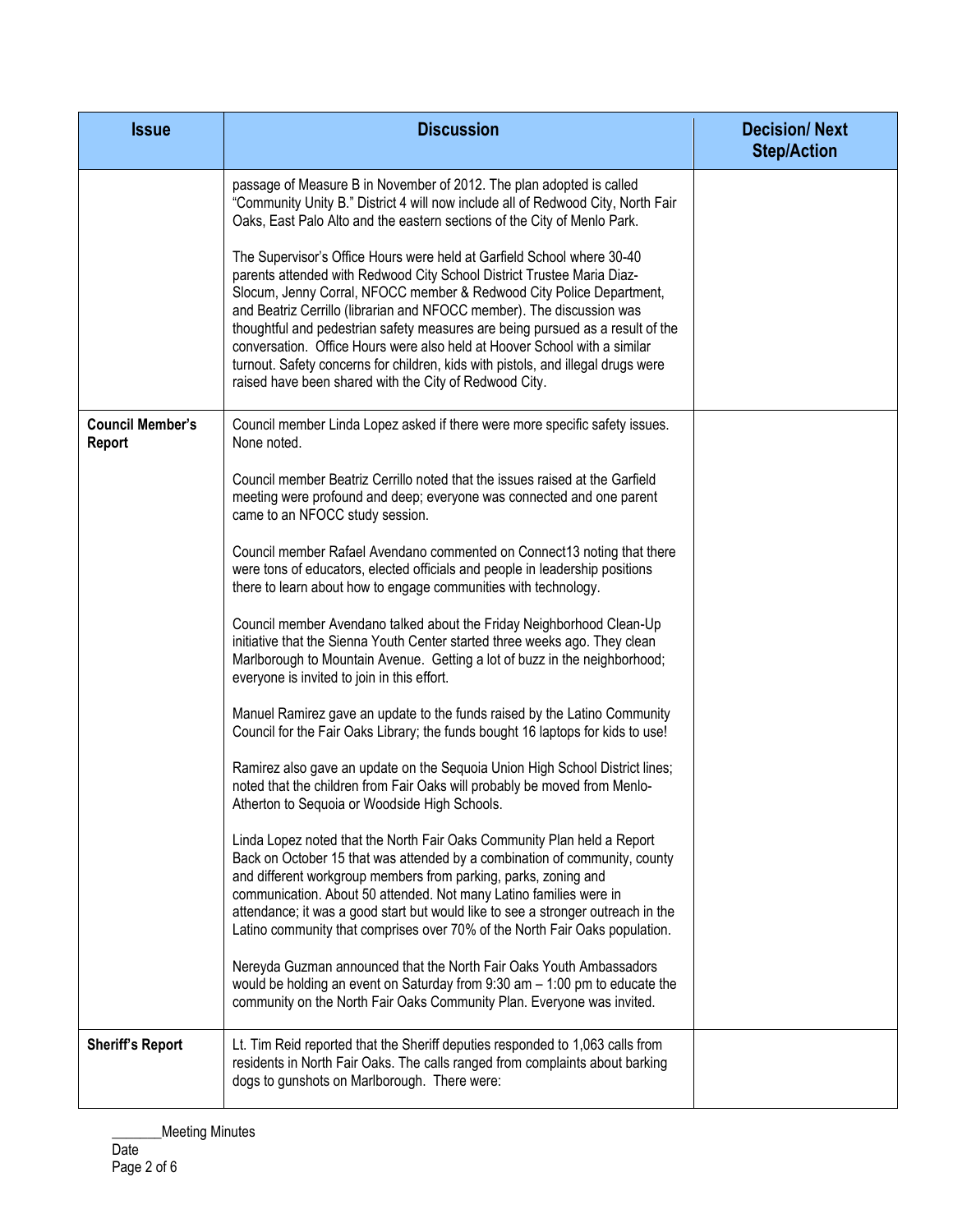| <b>Issue</b>                                                                 | <b>Discussion</b>                                                                                                                                                                                                                                                                                                                                                                                                                                                                                                                                                                                                                                                                                                                                                                                                                                                                                                                                                            | <b>Decision/Next</b><br><b>Step/Action</b> |
|------------------------------------------------------------------------------|------------------------------------------------------------------------------------------------------------------------------------------------------------------------------------------------------------------------------------------------------------------------------------------------------------------------------------------------------------------------------------------------------------------------------------------------------------------------------------------------------------------------------------------------------------------------------------------------------------------------------------------------------------------------------------------------------------------------------------------------------------------------------------------------------------------------------------------------------------------------------------------------------------------------------------------------------------------------------|--------------------------------------------|
|                                                                              | 54 moving violations<br>468 parking citations<br>3 felony arrests<br>1 arrest in a massage parlor sting that resulted in a temporary closure                                                                                                                                                                                                                                                                                                                                                                                                                                                                                                                                                                                                                                                                                                                                                                                                                                 |                                            |
|                                                                              | He introduced Deputy Todd Finato who is responsible for three programs:<br>Community Policing, the School Resource Unit and Sheriff's Activities League.                                                                                                                                                                                                                                                                                                                                                                                                                                                                                                                                                                                                                                                                                                                                                                                                                     |                                            |
|                                                                              | Council member Linda Lopez also asked what the parents' concerns were.                                                                                                                                                                                                                                                                                                                                                                                                                                                                                                                                                                                                                                                                                                                                                                                                                                                                                                       |                                            |
|                                                                              | Deputy Finato said parents want stepped up patrols along the soccer fields and<br>were worried about gangs, drugs, and protecting their kids from bullying and<br>cyber-bulling                                                                                                                                                                                                                                                                                                                                                                                                                                                                                                                                                                                                                                                                                                                                                                                              |                                            |
|                                                                              | The deputies departed to attend the Community Alliance to Revitalize Our<br>Neighborhood (CARON) Program Graduation that was held at St. Anthony's<br>Church; more than 200 people graduated from the program.                                                                                                                                                                                                                                                                                                                                                                                                                                                                                                                                                                                                                                                                                                                                                               |                                            |
| California Highway<br><b>Patrol Report</b>                                   | Captain Mike Maskarisk explained that he is responsible for 550 sq. miles from<br>San Bruno to Sunnyvale to Hayward and up the coast to Devil's Slide.                                                                                                                                                                                                                                                                                                                                                                                                                                                                                                                                                                                                                                                                                                                                                                                                                       |                                            |
|                                                                              | Start Smart. He encouraged parents to enroll teens on the verge of getting their<br>license to a FREE CHP program called Start Smart. It focuses on traffic safety<br>information for new drivers. It's not required, but a great program.                                                                                                                                                                                                                                                                                                                                                                                                                                                                                                                                                                                                                                                                                                                                   |                                            |
|                                                                              | Senior Volunteer Program. He noted that the CHP has lots of volunteer<br>opportunities that are tailored to the unique skill sets of those that volunteer.<br>Some people work in the office, others help out at community events, act as<br>crossing guards, or deliver radar trailers. Hopes to attract new volunteers.                                                                                                                                                                                                                                                                                                                                                                                                                                                                                                                                                                                                                                                    |                                            |
| <b>Update on Fair Oaks</b><br><b>Health Center</b>                           | Jonathan Mesinger, Clinic Manager & Fair Oaks Clinic Project Manager<br>reported on the new building. It will combine the existing Fair Oaks Children<br>Clinic, the Fair Oaks Adult Clinic & the Willow Clinic. The new 36,000 s.f.<br>building will open for patients on December 16. The official opening will happen<br>in January when the old clinic is torn down and the landscaping is in place. The<br>clinic will have 170 parking spaces, 64 exam rooms and feature: adult primary<br>care, pediatric care, 8-chair dental clinic, OB/GYN Clinic, optometry clinic,<br>wellness clinic, mental health services, WIC, a patient health library, Safeway<br>Pharmacy and meeting rooms. SamTrans Bus 296 will begin to offer service<br>every 15 minutes instead of the 30 minute interval that currently exists. There<br>will be 110 employees on site with a lunchroom, but no cafeteria. They plan to<br>hold a farmers market once a month in the parking lot. |                                            |
| <b>Fair Oaks Health</b><br><b>Center Intersection</b><br><b>Improvements</b> | Jim Porter, Director of Public Works at the County of San Mateo reported that<br>they have been studying traffic alternatives to improve the safety and access to<br>the clinic. The road handles 18,000 cars per day; two accidents have occurred<br>in the past three years at this intersection.                                                                                                                                                                                                                                                                                                                                                                                                                                                                                                                                                                                                                                                                          |                                            |
|                                                                              | First, a proposed short-term solution will be put in place. As envisioned, left<br>hand turns between the hours of 4-6 Monday through Friday would be<br>prohibited. Two new crosswalks with flashing beams that light the cross walk                                                                                                                                                                                                                                                                                                                                                                                                                                                                                                                                                                                                                                                                                                                                        |                                            |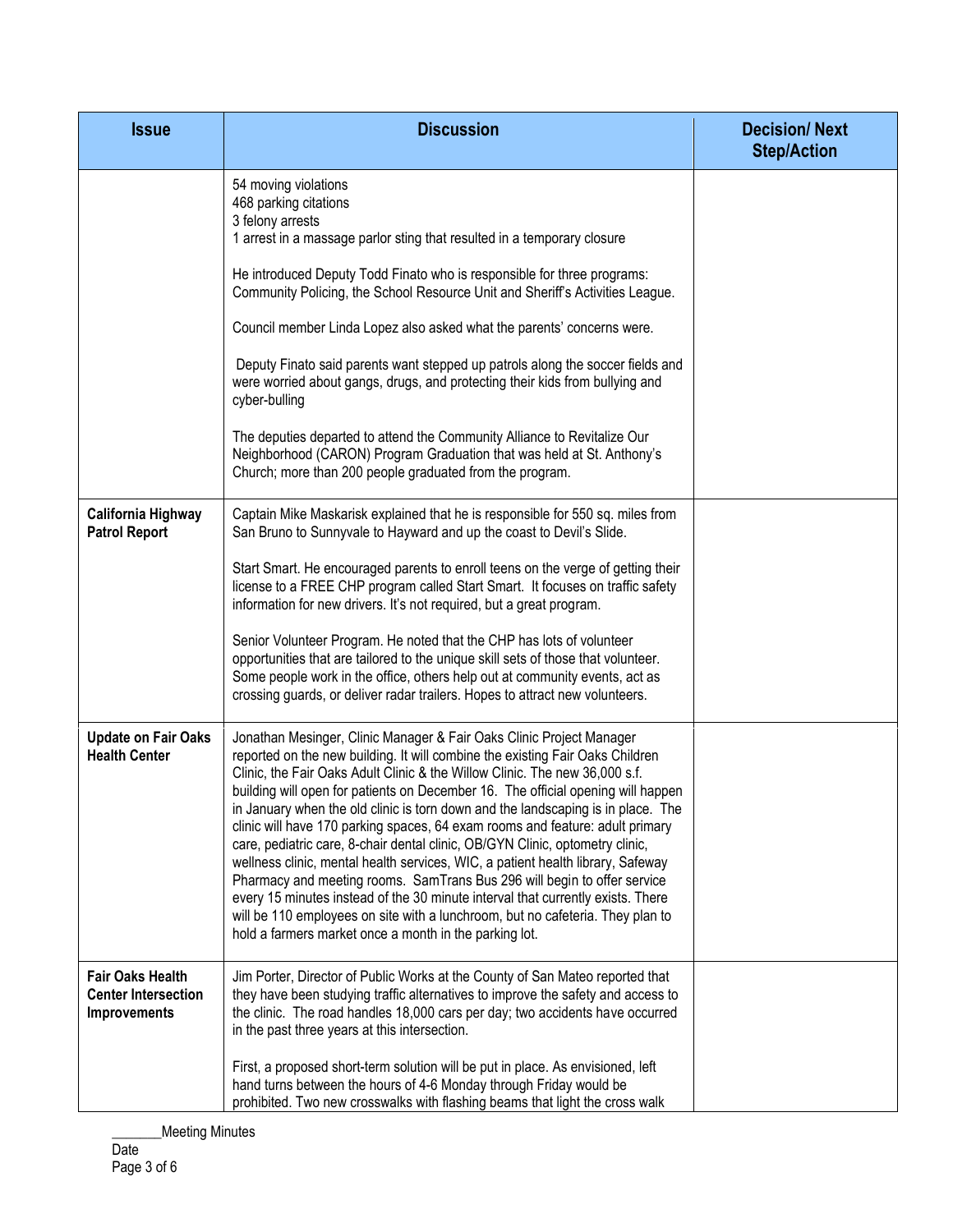| <b>Issue</b>                                    | <b>Discussion</b>                                                                                                                                                                                                                                                                                                                                                                                                                                                                                                                                                                                                                                                                                                                                            | <b>Decision/Next</b><br><b>Step/Action</b> |
|-------------------------------------------------|--------------------------------------------------------------------------------------------------------------------------------------------------------------------------------------------------------------------------------------------------------------------------------------------------------------------------------------------------------------------------------------------------------------------------------------------------------------------------------------------------------------------------------------------------------------------------------------------------------------------------------------------------------------------------------------------------------------------------------------------------------------|--------------------------------------------|
|                                                 | and cautionary signs on either side that flash will be added. People would have<br>to drive to 5 <sup>th</sup> Avenue to make a right hand turn and head north.                                                                                                                                                                                                                                                                                                                                                                                                                                                                                                                                                                                              |                                            |
|                                                 | The long-term solution will be a traffic signal at the intersection. However there<br>are several complications that will delay the long-term solution. The owner of<br>the property, (the railroad) requires that a railroad certified consultant produce a<br>review and recommendation. The County has retained the railroad certified<br>consultant. The crossing gates are aging and must be upgraded in the next five<br>years at a cost of \$500,000. The timeline for signal design approval is 1-2 yrs.                                                                                                                                                                                                                                             |                                            |
|                                                 | Further, the North Fair Oaks Community Plan calls for the undergrounding of<br>utilities on Middlefield Road. Since the placement of the signals and the<br>alignment of the undergrounded utilities must be coordinated, the design,<br>approvals, and construction will need to be follow the 1-2 year railroad study,<br>crossing gate arms replacement, and signal design approval.                                                                                                                                                                                                                                                                                                                                                                      |                                            |
|                                                 | Council member Linda Lopez asked, "Don't you think people will make a u-turn<br>at Dumbarton? Porter replied, "It would become a law enforcement issue at that<br>point."                                                                                                                                                                                                                                                                                                                                                                                                                                                                                                                                                                                    |                                            |
|                                                 | Council member Rafael Avendano asked, "Can the automated lights be weight<br>sensitive so that a person doesn't have to push the button to cross?" Porter<br>replied, "No. Push buttons are more durable, that's why they are recommending<br>them instead of the weight sensitive type of sensor."                                                                                                                                                                                                                                                                                                                                                                                                                                                          |                                            |
|                                                 | Council member Manuel Ramirez said that he doesn't like the LED lights<br>because you can't see them in the daytime. He also expressed a concern that<br>temporary doesn't become permanent or longer term.                                                                                                                                                                                                                                                                                                                                                                                                                                                                                                                                                  |                                            |
| <b>Update on Caltrain</b><br>advance system     | Casey Fromson. Caltrain. Govt Affairs Officer for the Modernization Project.<br>Updated the Council on the Caltrain Advance system. 1.5 B/M ZBOSS.<br>She explained that the modernization included an advanced signal system that<br>prevents head to head train collisions, prevents over-speed derailments, must<br>be interoperable on all systems, will have better gating of train approaches,<br>improves capacity, and makes it possible to start and stop faster. It will be safer<br>for workers; they will have ipads that are walkie-talkies. It will be more<br>accessible as the trains will stop at the same place every time; this will help<br>people with disabilities. The project is being built from San Jose to SF (south to<br>north) |                                            |
|                                                 | They are trenching at night for the five installation projects to facilitate the<br>technology communication system. Work is being done between 8 pm - 4am.                                                                                                                                                                                                                                                                                                                                                                                                                                                                                                                                                                                                  |                                            |
|                                                 | There is a hotline, email, website, social media, and weekly e-notices for all<br>construction. Caltrain will be sending direct mailers to residents in English and<br>Spanish approximately two weeks before the project begins and they are<br>holding meetings with each city in advance. It is likely that this area will begin<br>the Caltrain Advance System update in January 2014.                                                                                                                                                                                                                                                                                                                                                                   |                                            |
| <b>Presentation for</b><br><b>Design Review</b> | Lisa Aozasa, Sr. Planner made a presentation on the Design Review Process.                                                                                                                                                                                                                                                                                                                                                                                                                                                                                                                                                                                                                                                                                   |                                            |
| process                                         | Basically Design Review standards and the process to control and direct the                                                                                                                                                                                                                                                                                                                                                                                                                                                                                                                                                                                                                                                                                  |                                            |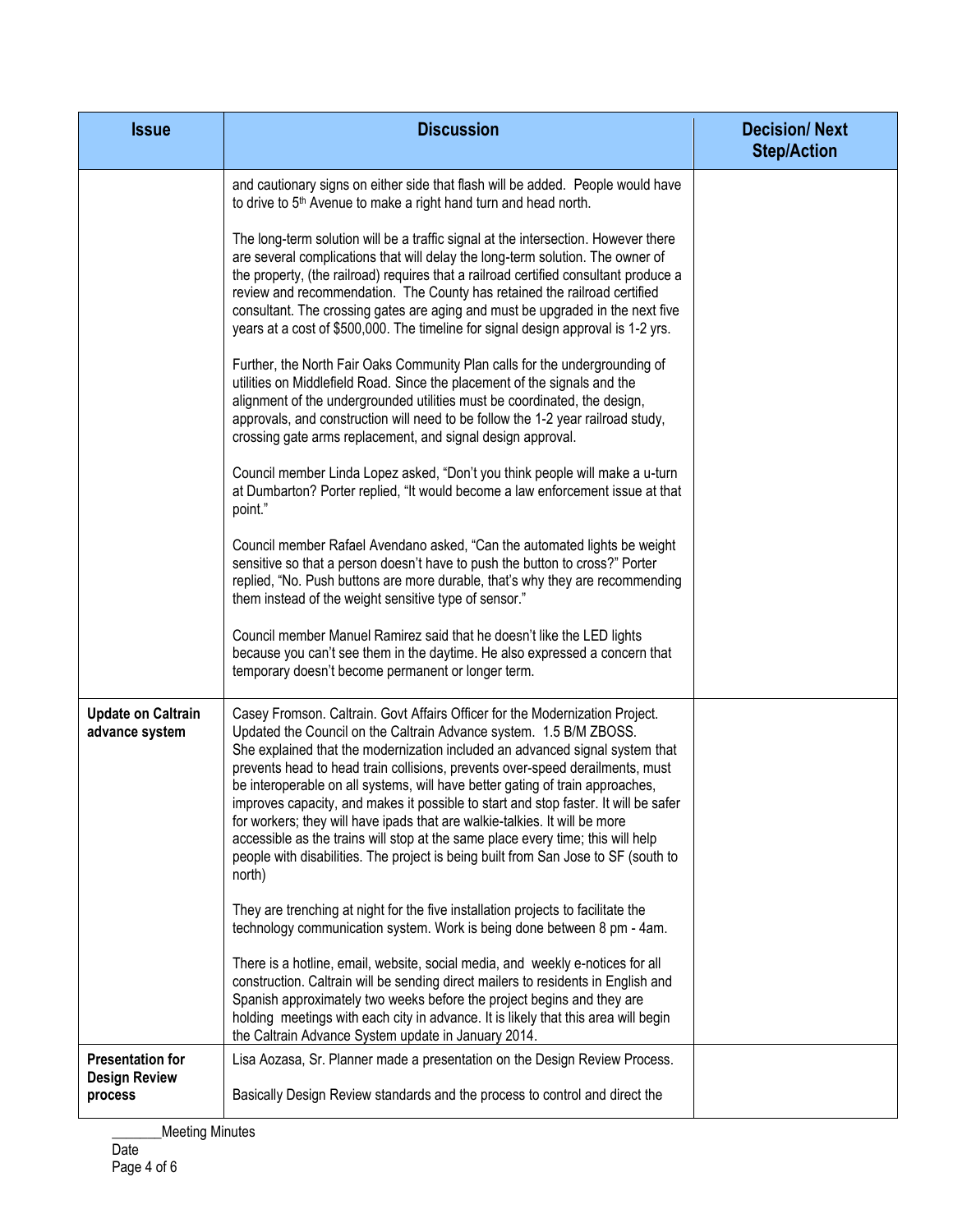| <b>Issue</b>                                          | <b>Discussion</b>                                                                                                                                                                                                                                                                                                                                                                                                                                                                     | <b>Decision/Next</b><br><b>Step/Action</b> |
|-------------------------------------------------------|---------------------------------------------------------------------------------------------------------------------------------------------------------------------------------------------------------------------------------------------------------------------------------------------------------------------------------------------------------------------------------------------------------------------------------------------------------------------------------------|--------------------------------------------|
|                                                       | appearance of an area. She reviewed the difference between getting a building<br>permit and getting a design review project permit. A building permit is measured<br>against a set of requirements; a design review permit is issued by the Design<br>Review Committee that evaluates the property in the context of the<br>neighborhood.                                                                                                                                             |                                            |
|                                                       | Carolyn Arbuckle. A resident of 9th Avenue addressed the Council regarding<br>her desire to see a Design Review process for residential parcels. She<br>explained that a huge house that is out of character for the neighborhood was<br>built next door. The windows look into her kitchen. The property is owned by a<br>developer that has no ties to the community. She wants to have a design review<br>process for single family homes and asked the Council for their support. |                                            |
|                                                       | Council member Dale Miller explained that he has been the Design Review<br>support for the neighborhood as there is no design review for residential parcels<br>at this time, only for parcels in the commercial corridors. He noted that it adds<br>expense to every project, takes more time, costs more money, delays a project.                                                                                                                                                   |                                            |
|                                                       | Council member Beatriz Cerrillo noted that Ms. Arbuckle has a legitimate<br>concern and she asked how does the character of family homes remain if there<br>isn't any design review process? She asked that the Council study this issue<br>further.                                                                                                                                                                                                                                  |                                            |
|                                                       | Council member John Shott: Asked does design review add a cost to the<br>County?                                                                                                                                                                                                                                                                                                                                                                                                      |                                            |
|                                                       | Aozasa explained that permit costs are set to be revenue neutral; there is no<br>extra cost to County, the extra cost is an expense to the applicant. Costs are<br>based on an average cost of the time and effort to do the project.                                                                                                                                                                                                                                                 |                                            |
|                                                       | Linda Lopez made a motion to discuss at a future study session, Manuel<br>Ramirez, seconded the motion. The motion carried unanimously.                                                                                                                                                                                                                                                                                                                                               |                                            |
| Form subcommittee<br>for Illegal Dumping<br>and CSA-8 | Council member Linda Lopez made the motion and Council member Beatriz<br>Cerillo seconded the motion.<br>Two subcommittees were formed by a unanimous vote of the Council. Members<br>volunteered to be part of these new subcommittees:                                                                                                                                                                                                                                              |                                            |
|                                                       | Illegal Dumping: Manuel Ramirez, Nereyda Guzman, Esperanza, Beatriz<br>Cerrillo                                                                                                                                                                                                                                                                                                                                                                                                       |                                            |
|                                                       | CSA-8: Linda Lopez, Rafael Avendano, Beatriz Cerrillo                                                                                                                                                                                                                                                                                                                                                                                                                                 |                                            |
| Adjournment                                           | Council member Ramirez made a motion to adjourn; Council member John<br>Shott seconded the motion.                                                                                                                                                                                                                                                                                                                                                                                    |                                            |
|                                                       | Meeting was adjourned at 9:00p.m.                                                                                                                                                                                                                                                                                                                                                                                                                                                     |                                            |

**Next Meeting**